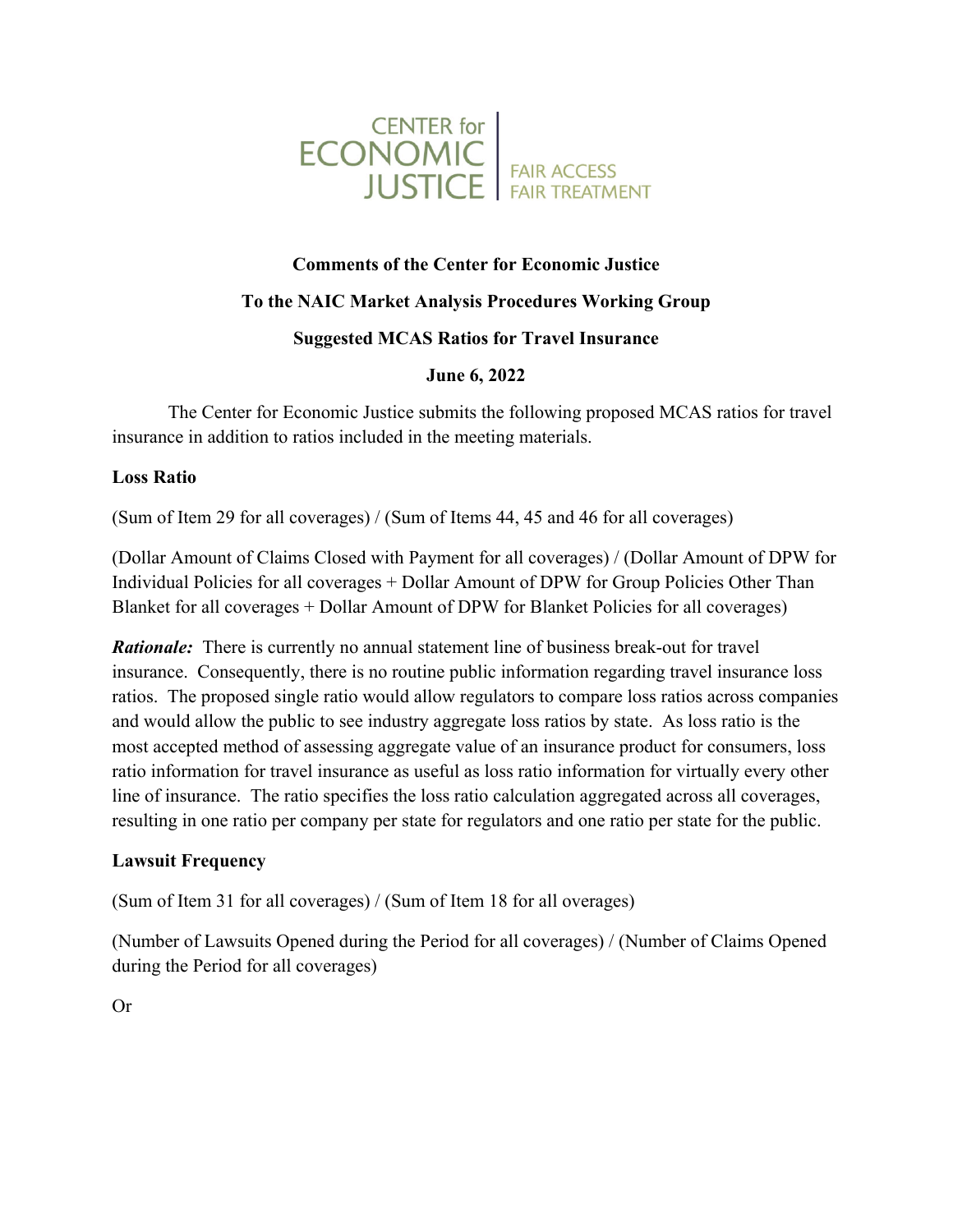(Sum of Item 31 for all coverages) / (Average of Item 40 and Item 43 for all coverages)

(Number of Lawsuits Opened During the Period) / (Average of Number of Individual Insured under All Policies Beginning of Period for all coverages and Number of Individual Policies and Certificates from Group Policies at End of Period for all coverages)

*Rationale:* The current proposal includes a single ratio involve lawsuits – lawsuits with consideration for the consumer to lawsuits. While this ratio is useful to determine how often he consumer obtains relief through a lawsuit, it doesn't provide any information about the frequency of lawsuits. A company experiencing 1 lawsuit with consumer consideration out of 2 total lawsuits presents the same ratio as a company experiencing 1,000 lawsuits with consumer consideration out of 2,000 total lawsuits. The proposed ratio provides a rough metric of the overall frequency of lawsuits. The proposed ratio is not only useful by itself, but makes the existing (proposed) lawsuit ratio more useful for market analysis.

While we offer two options for this ratio, we suggest the first – Lawsuits to Claims – because the massive number of travel insurance insureds in a reporting period will generate extremely small ratio values if the denominator is the average number of insureds. Such extremely small values mean that even a tiny difference in ratio value creates a large difference in the ratios.

The ratio specifies the lawsuit frequency calculation aggregated across all coverages, resulting in one ratio per company per state for regulators and one ratio per state for the public.

## **Direct Premium Written, Average Number of Insureds and Total Number of Claims**

## *Direct Premium Written:* (Sum of Items 44, 45 and 46)

(Dollar Amount of DPW for Individual Policies for all coverages + Dollar Amount of DPW for Group Policies Other Than Blanket for all coverages + Dollar Amount of DPW for Blanket Policies for all coverages)

## AND

*Average Number of Insureds:* (Average of Item 40 and Item 43 for all coverages)

(Average of Number of Individual Insured under All Policies Beginning of Period for all coverages and Number of Individual Policies and Certificates from Group Policies at End of Period for all coverages)

AND